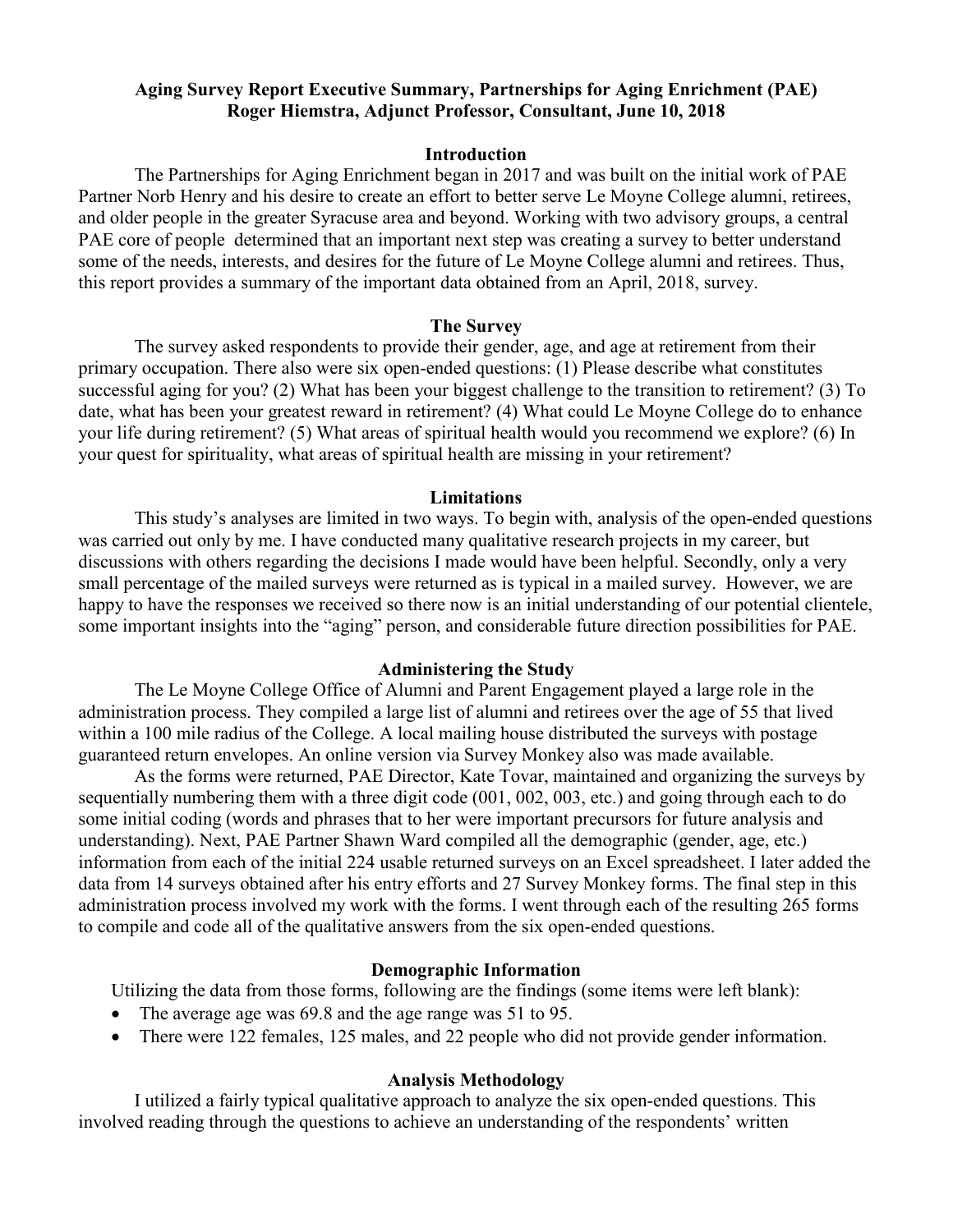comments. Using Kate's underlined concepts, phrases, and even words that made sense within her world view of aging, I began to do the same thing annotating each different phrase or word with a code for later reference and analysis comparisons. For example, I used a unique code for each survey showing an individual's sequential number, gender, and age.

Coding open-ended questions can be time-consuming at least initially, but it speeds up a bit over time as many of the codes (words, phrases, or categories) begin to cover the meanings of subsequent comments. Thus, ultimately I will have completed a code sheet, or page of codes, that correspond to each question. As an example, for the first question, "What constitutes successful aging for you,?" I recorded a term or terms like health, good health, physical health, mental health, etc. This "code" subsequently will begin to fill out as I go through the questionnaires such that multiple respondents will have mentioned as meaning successful aging. This results in knowing how many, their ages, and their gender of the associated people.

#### **Collapsing/Combining Codes**

A typical second step in qualitative analysis is to determine how the codes can be diminished in number by combining codes or collapsing two or more codes into a single code for purpose of being able to deal with a reasonable number of unique comments. When I initially go through this process I typically cull down a long list of codes by 10 or 20 percent. This is all intended to come up with a set of codes or statements with robust meaning and that are truly differentiated from each other.

My next step is to record on to a master data sheet the demographic comparison information I want to use, in this case gender and age for the various remaining codes. This will be one step to future PAE initiatives for differentiating between and among people.

### **Analyzing the Data**

Upon completion of the coding, reducing the number of categories, and having a compilation of how many people of each gender and within certain age ranges responded, I next created comparison tables with total numbers for the various groupings and their rankings. Following is a summary of the top ranked set of responses for each question.

#### **What Constitutes Successful Aging**

Table 1 provides various codes pertaining to respondents' views, thoughts, and reactions regarding successful aging. The several other descriptors with lower ranks are in a larger report made available to the PAE leadership.

| Table 1 What Constitutes Successiul Aging |    |                    |           |    |            |    |                       |            |     |     |      |
|-------------------------------------------|----|--------------------|-----------|----|------------|----|-----------------------|------------|-----|-----|------|
| <b>Category Descriptions</b>              |    | Gender             |           |    | <u>Age</u> |    |                       |            |     |     | Rank |
|                                           |    | <b>Female Male</b> | <b>NR</b> |    |            |    | 51-67 Rank 68-95 Rank | 80-95 Rank |     |     |      |
| Good health (mental, physical, etc.)      | 73 | 76                 | 11        | 67 |            | 93 |                       | 35         |     | 160 |      |
| Spending time with family/friends         | 31 | 34                 |           | 21 | 3.5        | 49 |                       | 15         |     | 70  |      |
| Keeping active/part-time work             | 27 | 26                 | 3         | 21 | 3.5        | 35 |                       |            |     | 56  |      |
| Adequate financial security               | 15 | 26                 |           | 24 |            | 22 | 6                     | 6          |     | 46  |      |
| Volunteer work/helping others             | 18 | 20                 | 3         | 13 |            | 28 | 4                     |            | 6.5 | 41  |      |
| Contentment/happiness                     | 16 | 19                 | $\gamma$  | 10 |            | 27 |                       |            | 6.5 | 37  |      |
| Live a productive, purposeful life        | 13 | 15                 | ↑         | 17 |            | 13 | 9.5                   |            | 6.5 | 30  |      |
| Friendships/social life                   | 16 |                    | ◠         | 10 |            | 16 | 8                     |            | 6.5 | 26  |      |

**Table 1 What Constitutes Successful Aging**

The codes or categories are described within the first column of each table. Comparison data to help better understand the meanings obtained from respondents are shown correspondingly horizontally. For example, good health was the top priority. I utilized three age categories: 51-67, 68 and older, and 80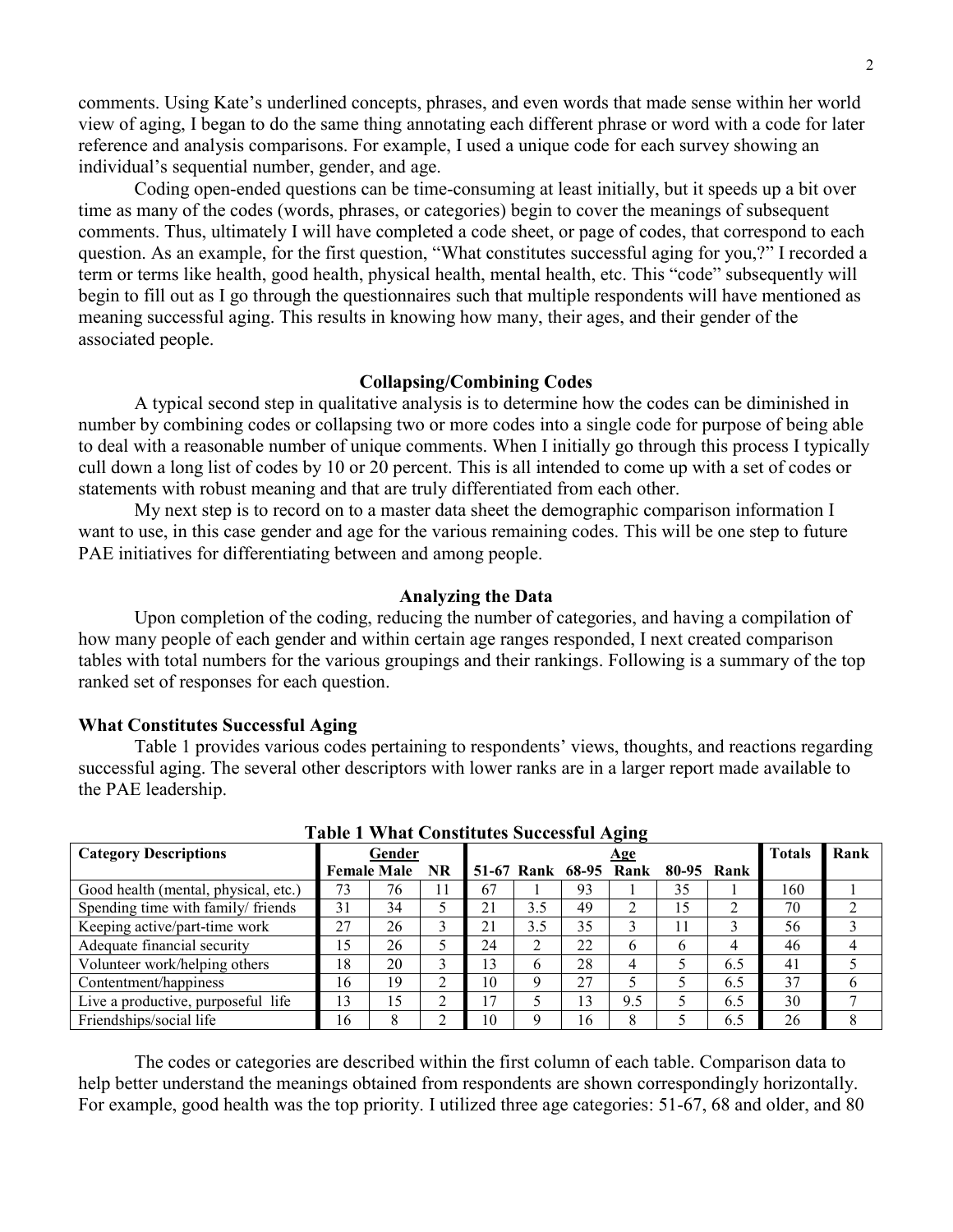to 95. Finally, I looked at our population as a whole. Those shown in the 80-95 column are also subsumed in the 68-95 age group. I ranked the numbers in each age column for further comparisons.

From a subsequent program planning viewpoint, I found it interesting to see that good health, spending time with family, keeping active, and adequate financial security were consistently among the top contenders. This could be valuable information for future workshops, the inclusion of certain kinds of information on the PAE web page, and other kinds of support PAE might consider providing.

## **The Biggest Challenge to Transitioning to Retirement**

As Table 2 shows, finding things to do was at the top or very near the top for the two older age groups and overall. Pain, limitations, and health issues also came out highly ranked for the two older groups. Those of us in those age groups can certainly understand this ranking. There are obvious implications for future PAE programs and activities.

| $\frac{1}{2}$ and $\frac{1}{2}$ and $\frac{1}{2}$ and $\frac{1}{2}$ and $\frac{1}{2}$ are $\frac{1}{2}$ and $\frac{1}{2}$ and $\frac{1}{2}$ are $\frac{1}{2}$ and $\frac{1}{2}$ are $\frac{1}{2}$ and $\frac{1}{2}$ are $\frac{1}{2}$ and $\frac{1}{2}$ are $\frac{1}{2}$ and $\frac{1}{2}$ a |    |                |   |                             |     |    |     |    |      |               |      |
|-----------------------------------------------------------------------------------------------------------------------------------------------------------------------------------------------------------------------------------------------------------------------------------------------|----|----------------|---|-----------------------------|-----|----|-----|----|------|---------------|------|
| <b>Category Descriptions</b>                                                                                                                                                                                                                                                                  |    | Gender         |   | <u>Age</u>                  |     |    |     |    |      | <b>Totals</b> | Rank |
|                                                                                                                                                                                                                                                                                               |    | Female Male NR |   | 51-67 Rank 68-95 Rank 80-95 |     |    |     |    | Rank |               |      |
| Keeping myself occupied                                                                                                                                                                                                                                                                       |    | 19             |   |                             | 3.5 | 18 |     |    |      | 29            |      |
| Pain, limitations, health issues                                                                                                                                                                                                                                                              | 12 | 14             |   |                             |     | 21 |     | 12 |      | 28            |      |
| Creating new social connections                                                                                                                                                                                                                                                               | 15 | 10             |   |                             | 3.5 | 14 | 4.5 |    |      | 25            |      |
| Having health-related finances                                                                                                                                                                                                                                                                | 15 |                | 0 | 12                          | 1.5 | 11 | 6.5 |    | 3.5  | 23            |      |
| Going from career to no work                                                                                                                                                                                                                                                                  | 10 | 10             |   | $\overline{2}$              | 1.5 |    | 8.5 |    | 14.5 | 21            |      |
| Providing care for family                                                                                                                                                                                                                                                                     |    | 13             |   |                             |     | 16 |     |    |      | 20            | 6.5  |
| Dealing with death of spouse                                                                                                                                                                                                                                                                  | 15 |                |   |                             | 6.5 | 14 | 4.5 |    | 3.5  | 20            | 6.5  |

**Table 2. The Biggest Challenge to the Transition to Retirement**

# **The Greatest Reward in Retirement**

I have to admit that I looked forward to the results to this question. I know what I have found rewarding but suspected to find some differences. As Table 3 revealed, the top 5 rankings for my age group are exactly what I would have selected. My time with family, volunteering, freedom, spending time with grandchildren, and traveling are my top five. I need to note that I separated out spending time with children and grandchildren from being with spouse, family, and friends, rather than collapsing them together, because so many respondents seem to make that very distinction in their comments. I can foresee several future PAE activities designed to focus on some of these findings. How about family outings on campus? Why not have PAE individuals find volunteer opportunities and link them up with various people. Let's have a grandparent/grandchild fair, swimming time, or even some type of an associated learning activity on campus. The possibilities seem many.

| <b>Category Descriptions</b>        | Gender |    |  | <u>Age</u> |  |    |  |                                                 |     | <b>Totals</b> | Rank |
|-------------------------------------|--------|----|--|------------|--|----|--|-------------------------------------------------|-----|---------------|------|
|                                     |        |    |  |            |  |    |  | Female Male NR 51-67 Rank 68-95 Rank 80-95 Rank |     |               |      |
| Being with spouse/family/friends    | 30     | 27 |  | 19         |  | 46 |  |                                                 |     | 65            |      |
| Being able to volunteer/help others | 30     |    |  | 19         |  | 40 |  |                                                 | 3.5 | 59            |      |
| Flexibility/freedom                 | 23     | 25 |  | 21         |  | 28 |  |                                                 |     | 49            |      |
| Being with children/grandchildren   | 20     | 24 |  |            |  | 34 |  |                                                 |     | 45            |      |
| Being able to travel                | 14     |    |  |            |  | 14 |  |                                                 |     | 23            |      |

**Table 3. The Greatest Reward in Retirement**

# **What Could Le Moyne College do to Enhance the Lives of Older People**

Table 4 reveals some of the wants and wishes of our alumni and retirees regarding possible assistance from Le Moyne College. The information in this table, perhaps more than any other, provides some fairly immediate marching orders for PAE. As to be expected, the top ranked category pertains to various courses, lectures, retreats, and seminars that can be offered. Fireside chats can be expanded and